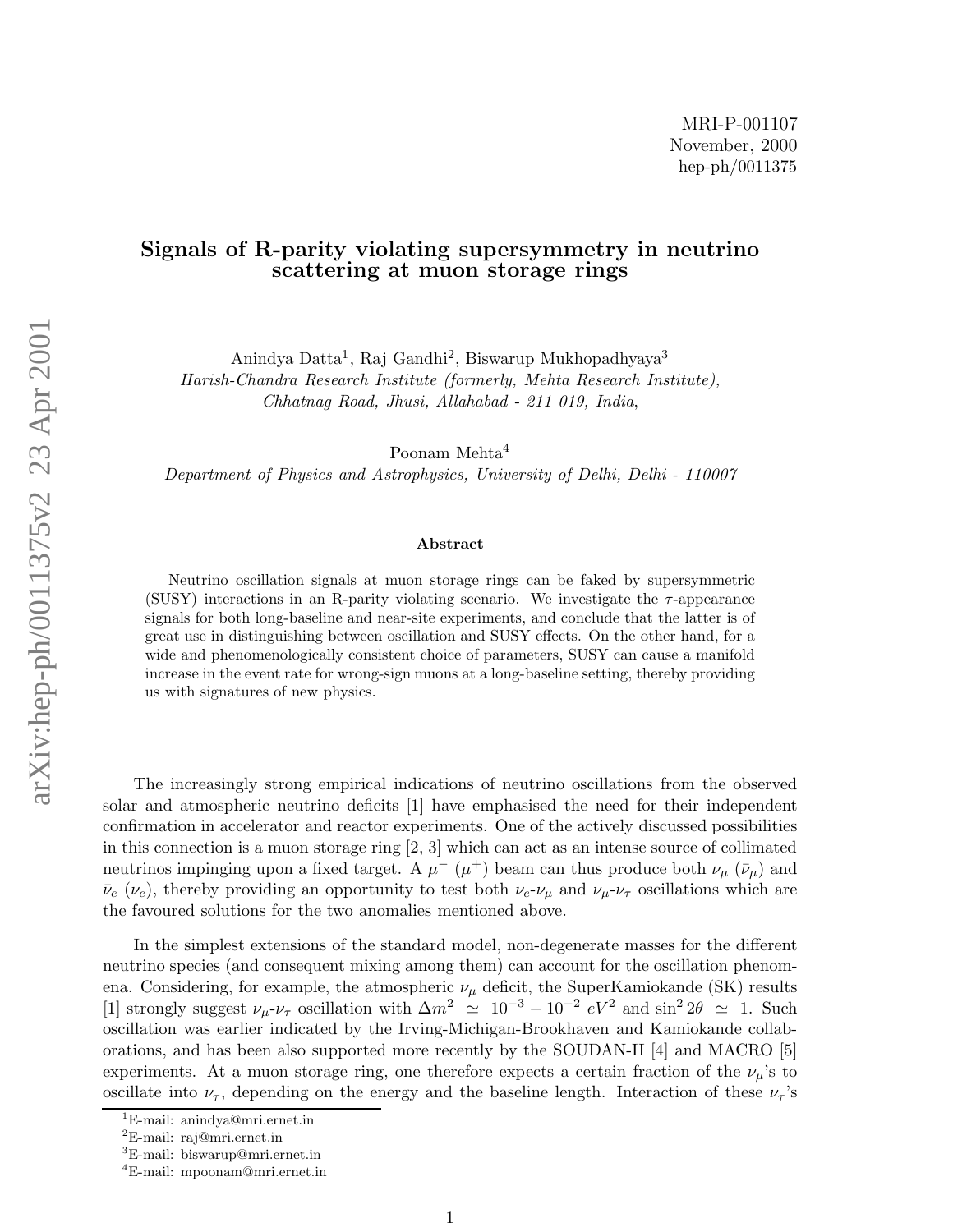with the target material will produce  $\tau$ -leptons, the detection of which may, in the simplest case, be interpreted as additional proof of oscillation [6]. Similarly, the detection of 'wrong sign muons' may be a vindication of the  $\bar{\nu}_e$ - $\bar{\nu}_\mu$  oscillation hypothesis, thereby providing one with a probe of the parameter spaces corresponding to the vacuum and matter-enhanced oscillation solutions to the solar neutrino puzzle.

However, the predicted rates of  $\tau$ -appearance or wrong-sign muons in a given experimental setting can be significantly affected by non-standard interactions. In other words, it is possible for non-oscillation physics to intervene and fake oscillation phenomena. Lepton flavour violation effects in general can mimic the neutrino oscillation signal. Such issues have been already discussed in some detail in a model-independent way in the refs. [7]. For example, it is possible for un-oscillated  $\nu_{\mu}$ 's to scatter into  $\tau$ 's in an R-parity violating supersymmetric (SUSY) framework (with  $R = (-1)^{(3B+L+2S)}$ ), by virtue of lepton-number violating trilinear couplings [8]. Also, such couplings can produce  $\bar{\nu}_{\mu}$ 's from  $\mu^-$ -decay and thus give rise to  $\mu^+$ 's in the detector even in the absence of oscillation [9]. It is important to know the effects of such interactions for two reasons: (i) to look for enhancement in  $\tau$  and wrong-sign muon event rates and thus to uncover SUSY effects, and  $(ii)$  to see to what extent the signals supposedly coming from oscillation are faked by such new physics. In this paper, we show that one can answer both questions by combining long-baseline experiments with those in which one places the neutrino detectors at a short distance from the storage ring, where the oscillation probability gets suppressed by the baseline length.

In addition, other non-standard options such as left-right symmetric models and theories with extra gauge bosons also can lead to some of the observable consequences discussed here. However, the rather stringent lower bounds (of the order of 500 GeV and above) on the masses of these bosons suppress the contributions. On the other hand, the very relaxation of lepton number conservation in a SUSY scenario introduces several additional couplings in the theory, not all of which can be excluded with a great degree of severity from currently available experimental results. It is some of these new interaction terms, coupled with the possibility of having sfermions in the mass range of  $100-300 \text{ GeV}$ , that are responsible for the remarkable enhancement of tau-and wrong-sign muon event rates at a neutrino factory. Similarly, lepton number violating couplings also occur in the theories with leptoquarks. In R-parity violating SUSY (with  $\lambda'$ -type couplings), squarks behave in much the same way as scalar leptoquarks. Therefore, the results of our analysis on  $\tau$  appearance are equally applicable to the interactions involving scalar leptoquarks with charge  $\pm \frac{1}{3}$ .

While a long-baseline experiment is of advantage from the viewpoint of oscillation, a detector placed at a near site has also been considered in recent studies [10, 3]. Its merit lies in having a large event rate even when its dimensions are small. In reference [3], for example,  $\tau$ detection has been investigated in the context of a detector consisting of an array of tungsten sheets with silicon tracking. Such a detector will be helpful in isolating new  $\tau$ -producing interactions which can be potential contaminants of the oscillation signature.

Let us first consider  $\tau$ -appearance through oscillation. For a muon-neutrino with energy  $E_{\nu}$  (in  $GeV$ ) traversing a distance L (in km), the probability of oscillation into a tau-neutrino is given by

$$
\mathcal{P}_{\nu_{\mu,e}\to\nu_{\tau}} = \sin^2 2\theta \sin^2 \left[1.27 \Delta m^2 \frac{L}{E_{\nu}}\right]
$$
\n(1)

where  $\Delta m^2$  is the mass-squared difference between the corresponding physical states in  $eV^2$ , and  $\theta$ , the mixing angle between flavours. For a baseline length of, say, 700 km, and a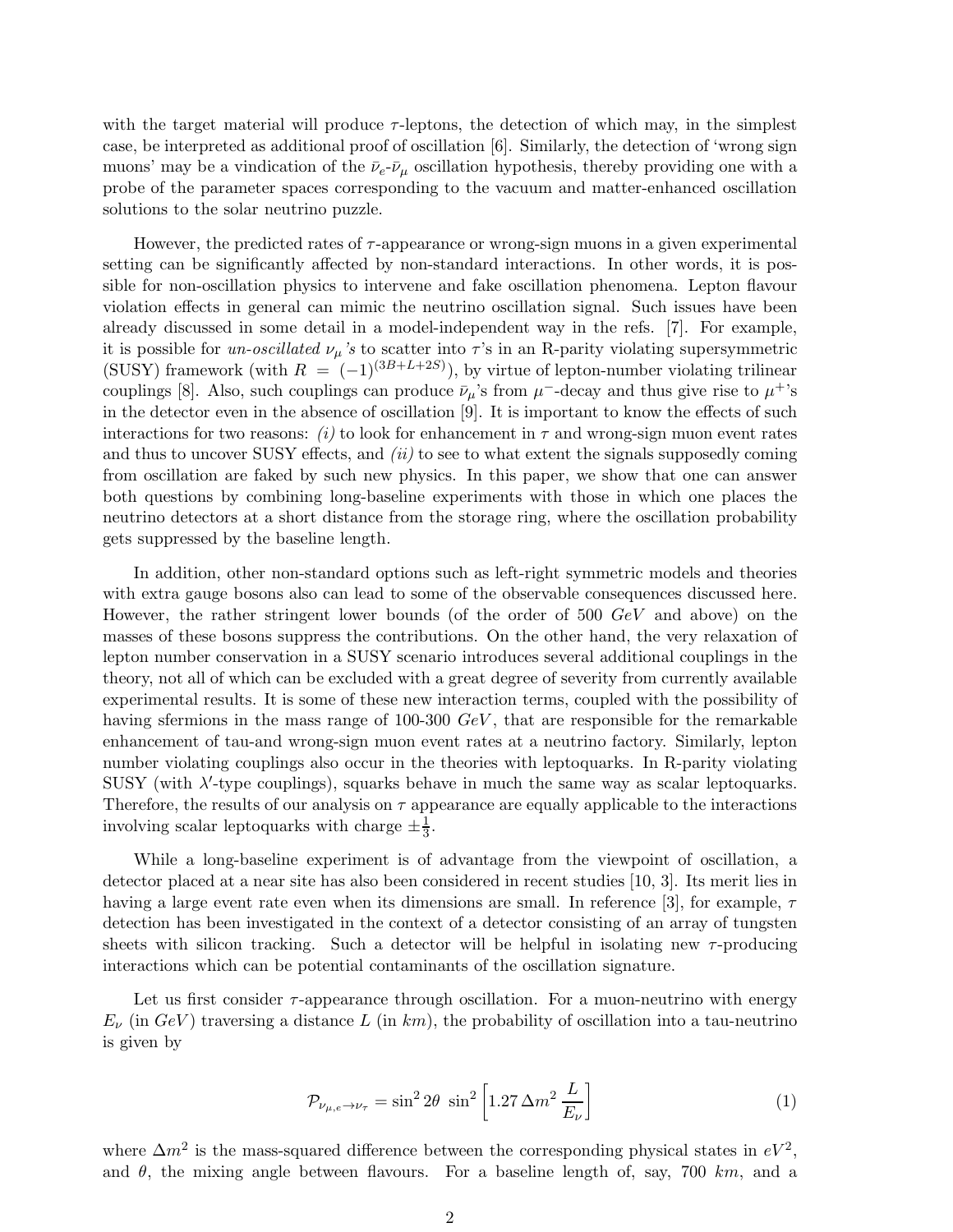muon beam of energy 50  $GeV$ , this probability corresponding to the solution space for the atmospheric SK data lies in the range  $10^{-3} - 10^{-2}$ , and is smaller for shorter baselines. In order to obtain the  $\tau$ -event rate one has to fold the charged current cross-section with this probability as well as the  $\nu_{\mu}$  energy distribution, and finally use the effective luminosity appropriate for the cone subtended by the detector, which depends on the area and baseline length.

The presence of scalars carrying lepton  $(L)$  or baryon  $(B)$  number in a SUSY scenario makes it possible to have one of the above quantum numbers broken while the other is conserved. One can thus avoid undesirable consequences like fast proton decay, and can still be consistent with all other symmetries when R-parity is violated. In such a scenario with broken lepton number, the corresponding part of the superpotential is given (suppressing colour and  $SU(2)$  indices) by [9],

$$
W_{\not L} = \epsilon_i \hat{L}_i \hat{H}_2 + \lambda_{ijk} \hat{L}_i \hat{L}_j \hat{E}_k^c + \lambda'_{ijk} \hat{L}_i \hat{Q}_j \hat{D}_k^c \tag{2}
$$

where i, j and k are generation indices,  $\hat{L}$  and  $\hat{Q}$  represent the SU(2) doublet lepton and quark superfields, and  $\hat{E}$ ,  $\hat{U}$  and  $\hat{D}$  denote the right-handed charged lepton, up-type quark and downtype quark superfields respectively. In terms of the component fields (with the sfermion fields characterised by the tilde sign), the trilinear terms above lead to interactions of the form

$$
\mathcal{L} = \lambda'_{ijk} \left[ \tilde{d}_L^j \bar{d}_R^k \nu_L^i + (\tilde{d}_R^k)^* (\bar{\nu}_L^i)^c d_L^j + \tilde{\nu}_L^i \bar{d}_R^k d_L^j \right] \n- \tilde{e}_L^i \bar{d}_R^k u_L^j - \tilde{u}_L^j \bar{d}_R^k e_L^i - (\tilde{d}_R^k)^* (\bar{e}_L^i)^c u_L^j \right] + h.c. \n+ \lambda_{ijk} \left[ \tilde{e}_L^j \bar{e}_R^k \nu_L^i + (\tilde{e}_R^k)^* (\bar{\nu}_L^i)^c e_L^j + \tilde{\nu}_L^i \bar{e}_R^k e_L^j - (i \leftrightarrow j) \right] + h.c.
$$
\n(3)

It should be noted that these interaction terms violate both lepton flavour and lepton number. By suitable combinations of two such terms, it is possible to achieve contributions to processes which conserve lepton number but involve transition between different generations. The implications of such interactions have been investigated earlier in the contexts of solar [11] and ultra-high energy neutrinos [12]. At a neutrino factory, they can affect the  $\tau$  or wrong sign  $\mu$  event rates in the following ways:

- 1.  $\lambda'$ -type interactions give rise to a  $\tau$  starting from a  $\nu_{\mu}$  which is produced via standard muon decay.
- 2.  $\lambda$ -type interactions produce a  $\bar{\nu}_{\mu}$  from muon decay, which subsequently has standard charged-current interaction with the target, leading to a wrong-sign muon.
- 3. A  $\nu_{\tau}$  can be produced as a result of  $\lambda$ -type interactions in muon decay, which produces a  $\tau$  through standard interaction.
- 4. The  $\bar{\nu}_e$  from  $\mu^-$  decay may scatter into a  $\mu^+$  via  $\lambda'$ -type interactions with the target.

Here we present results for cases 1 and 2 above. The Feynman diagrams for these two cases are shown in figure 1, where we have chosen those  $\lambda'$ -and  $\lambda$ -interactions which make  $\tilde{b}$  and  $\tilde{\tau}$ the mediators in the corresponding diagrams. Predictions for cases 3 and 4 are qualitatively similar to those for 1 and 2 respectively.

The standard model charged current cross-section for  $\nu_{\tau} N \longrightarrow \tau^{-} X$  can be found, for example, in references [3, 6]. In R-parity violating SUSY, a  $\nu_{\mu}$  can give rise to the same final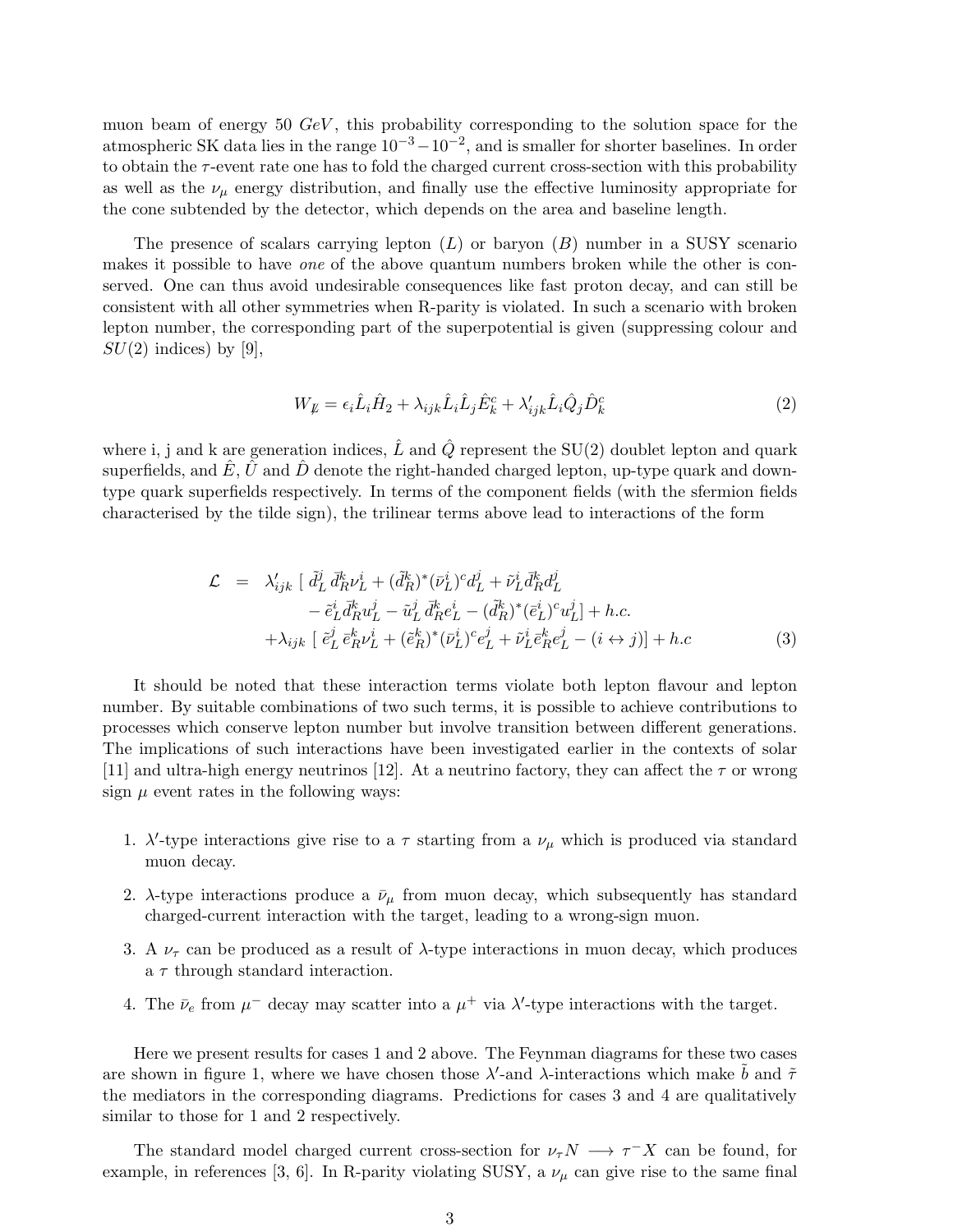

Figure 1: Feynman diagrams for processes producing (a) a  $\tau$  or (b) a wrong sign muon in R-parity violating SUSY.

state through the couplings  $\lambda'_{213}$  and  $\lambda'_{313}$  when the tree-level process is mediated by a b-squark. From considerations of phase-space availability as well as parton densities in a nucleon, the most favourable  $\tau$ -producing processes at the quark level are  $\nu_\mu d \to \tau^- u$  and  $\nu_\mu \bar{u} \to \tau^- \bar{d}$ . On performing Fierz transformations on the SUSY amplitudes for these processes, one obtains

$$
\mathcal{M}_{SUSY}(\nu_{\mu} d \longrightarrow \tau^{-} u) = \frac{\lambda'_{213} \lambda'_{313}}{2(\hat{s} - m_{\tilde{b}_R}^2)} [\bar{u}_{\tau} \gamma_{\mu} P_L u_{\nu_{\mu}}] [\bar{u}_{u} \gamma^{\mu} P_L u_{d}]
$$
  

$$
\mathcal{M}_{SUSY}(\nu_{\mu} \bar{u} \longrightarrow \tau^{-} \bar{d}) = \frac{\lambda'_{213} \lambda'_{313}}{2(\hat{t} - m_{\tilde{b}_R}^2)} [\bar{u}_{\tau} \gamma_{\mu} P_L u_{\nu_{\mu}}] [\bar{v}_{u} \gamma^{\mu} P_L v_{d}]
$$
(4)

where  $m_{\tilde{b}}$  is the b-squark mass. Left-right mixing in the squark sector has been neglected here. No consequence of the phases of the  $\lambda'$ -type couplings has been considered. It should be noted that the  $(\nu_{\mu} \leftrightarrow \nu_{\tau})$  oscillation amplitude (arising from neutrino mass splitting) is purely imaginary in a two level analysis [13]. Hence, there is no interference between the oscillation and R-parity violating amplitudes as long as the product of two  $\lambda'$  couplings is real. We have worked under such an assumption here.

There are phenomenological bounds on the L-violating couplings [14]; however, most of these bounds are derived on the assumption that only a single coupling at a time is non-zero (we call them the 'stand-alone' bounds). Thus, although there are individual limits on  $\lambda'_{213}$  and  $\lambda'_{313}$ , obtained from the universality of charged-current decays of  $\pi^-$  and  $\tau$  [14], such limits are not necessarily applicable in the most general case. At any rate, no conclusive limit has been obtained for the product  $(\lambda'_{213} \lambda'_{313})$ . Hence this product can be treated as a *free parameter* when it comes to looking for experimental signals. We have also checked that the values of the effective lepton flavour-violating coupling used here do not contradict any limits on such couplings available in the literature.

In figure 2 we show the event rates for tau production for long-baseline experiments, as functions of the baseline length, for a 50 GeV muon beam. When calculating the total  $\tau$ appearance rate, we add the R-parity violating contribution with the standard model contribution (from  $\nu_{\tau} N \to \tau^- X$ ) after folding the latter with oscillation probability. The results presented here correspond to a sample detector of mass  $10 \; kT$ , with a circular cross-section of 100  $m^2$ . Such a specification is similar to that of the ICANOE experiment [15]. A muon source producing  $10^{20}$  muons per year has been assumed. The expected event rates for both standard charged current and SUSY contributions added to them are displayed. We have used CTEQ4LQ [16] parton distributions to calculate the event rates. The standard model contribution to the  $\tau$ -production rates has been calculated assuming an oscillation probability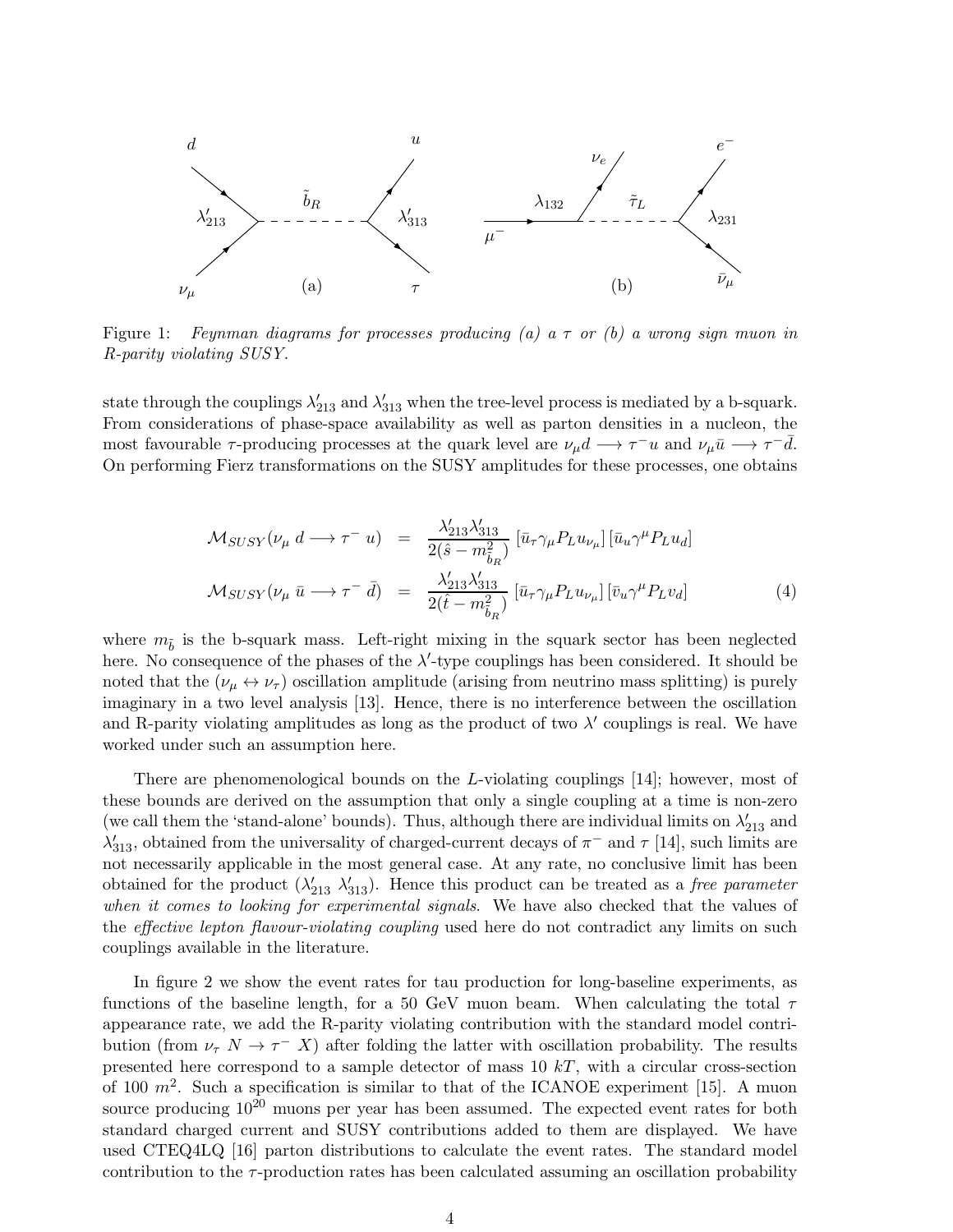

Figure 2: The  $\tau$ -event rate as a function of the baseline length (L) for  $E_{\mu} = 50 \text{ GeV}$ . The solid line corresponds to the contribution from  $\nu_{\mu} - \nu_{\tau}$  oscillation, using SK parameters (see text). The two dashed lines refer to cases where the SUSY contributions are included, taking different values of  $c' \equiv \lambda'_{213} \lambda'_{313}$ .

corresponding to  $\Delta m_{23}^2 \simeq 5.0 \times 10^{-3} eV^2 =$  and  $\sin^2 \theta_{23} = 1$ , which is within solution space for the atmospheric  $\nu_{\mu}$  deficit. An average  $\tau$ -detection efficiency of 30% [3, 15] has been used here. Different values of the products of the R-violating couplings have been used, with a bottom-squark mass of 300  $GeV$ , which is consistent with current experimental limits. The lower one of these corresponds to the product of the stand-alone bounds of the individual couplings; we also display the results with a value of  $c'$  which is 10 times greater, and is close to the product of the perturbative limits of the individual couplings. As can be seen from the figure, for baselines of length  $\geq 200 \; km$ , R-parity violating effects make a serious difference only when the couplings are close to their perturbative limits, while for shorter baselines  $(\simeq 100 \; km)$ , they can be competitive even with values on the order of the stand-alone bounds.

However, new physics effects are quite clearly separated when one comes to a near-site detector setting. Here the standard model contribution is suppressed due to the paucity of  $\tau$ 's produced in oscillation. In figure 3 we show some plots of  $\tau$ -event rates with a 1 kT, 2500 cm<sup>2</sup> detector placed at a distance of 40  $m$  from the storage ring [3]. The two sets of values for the product of the  $\lambda'$ -type couplings already used in the previous figure are also used here; in addition, we show the predictions for two considerably smaller values of this product. One notices a substantial enhancement in the number of  $\tau$ -events (calculated again with an assumed average detection efficiency of 30%) to a level considerably higher than what the standard model predicts. This is the case even when the relevant coupling strengths are much smaller than the limits given in reference [17]. Combining figures 2 and 3, the conclusion, therefore, is that even when the couplings are well within the bounds for the stand-alone situation, near-site effects arising from them lead to overwhelmingly large  $\tau$ -production, while for long-baseline experiments, contamination of the oscillation signals through R-violating interactions is appreciable when one goes beyond the limits derived on the assumption that only one coupling is non-vanishing at a time.

Similarly, a  $\nu_{\tau}$  can also be produced in the decay of the  $\mu^{-}$  via diagrams of the kind shown in figure 1. It can consequently produce a  $\tau$  at the detector even without oscillation. In such a case, the event rates are suppressed by the branching ratio of the R-parity violating decay,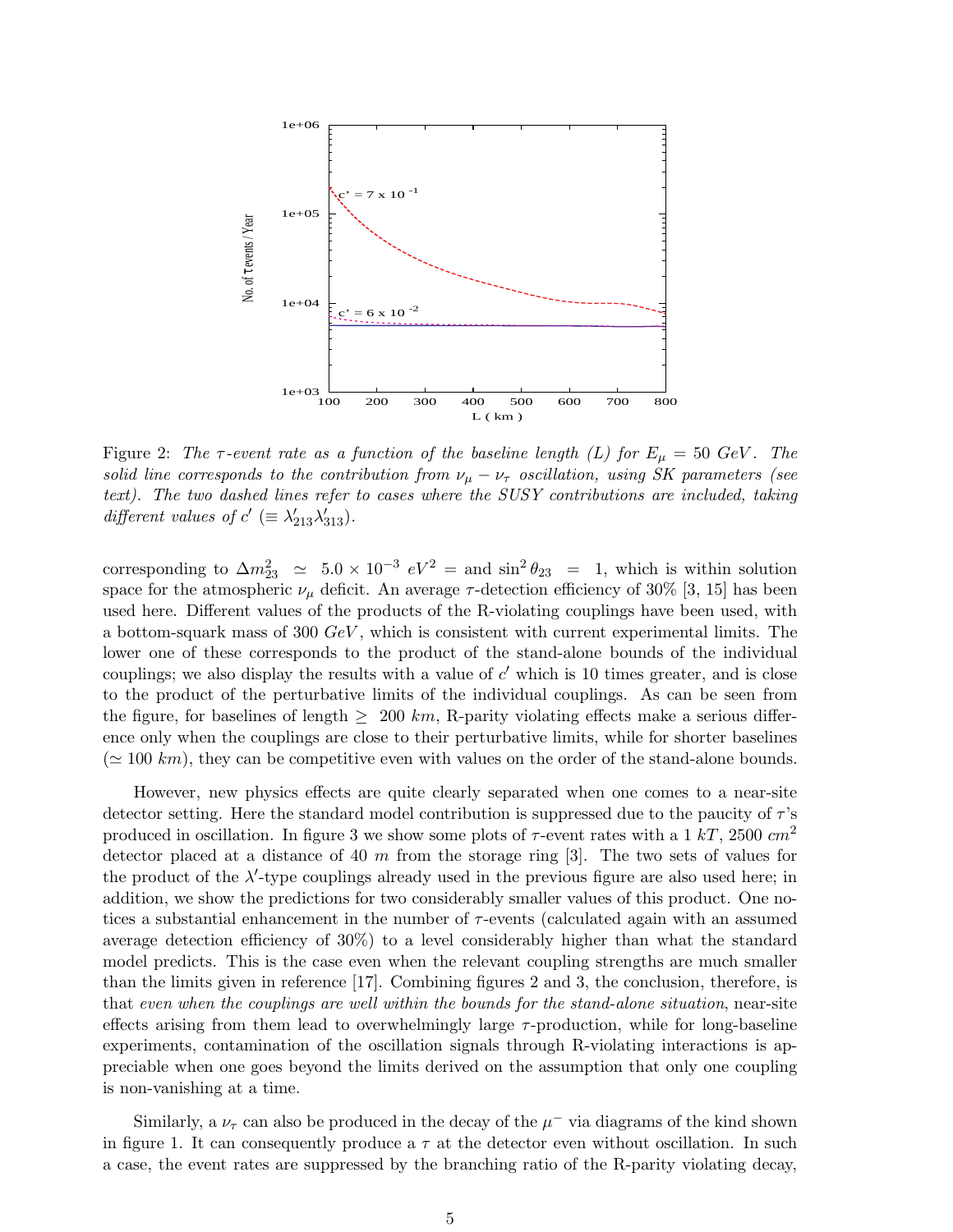

Figure 3: The  $\tau$ -event rate as function of the muon beam energy for a near-site detector. The solid line shows the oscillation contribution, while the SUSY contributions are included to the dashed lines, using different values of  $c' \equiv \lambda'_{213} \lambda'_{313}$ .

to an extent depending on the product of the corresponding  $\lambda$ -couplings. The predictions are similar to the ones discussed above.



Figure 4: The event rates for wrong-sign muons as functions of muon energy, for a baseline length of 250 km and a 10 kT detector of area 100 m<sup>2</sup>. Different values of  $c \ (\equiv \lambda_{231} \lambda_{132})$  have been used, with  $m_{\tilde{\tau}} = 100 \text{ GeV}$ 

Next, we consider wrong-sign muons produced due to R-parity violating effects in *muon* decays. The Mikhyev-Smirnov-Wolfenstein (MSW) solution to the solar neutrino problem with matter-enhanced  $\nu_e$ - $\nu_\mu$  oscillation requires a mass-splitting of  $\simeq$  10<sup>-5</sup> eV<sup>2</sup> between the mass eigenstates [18]. It has been found earlier [6] that with a muon beam energy of upto 50  $GeV$ , and with standard charged current interactions, one can hardly expect to see any events given this kind of mass-splitting, for any realistic baseline length. The situation is even worse for the vacuum oscillation solution which requires  $\Delta m^2 \simeq 10^{-10} eV^2$ . Thus a sizable event rate for wrong-sign muons at a long-baseline experiment should be interpreted as a signal of some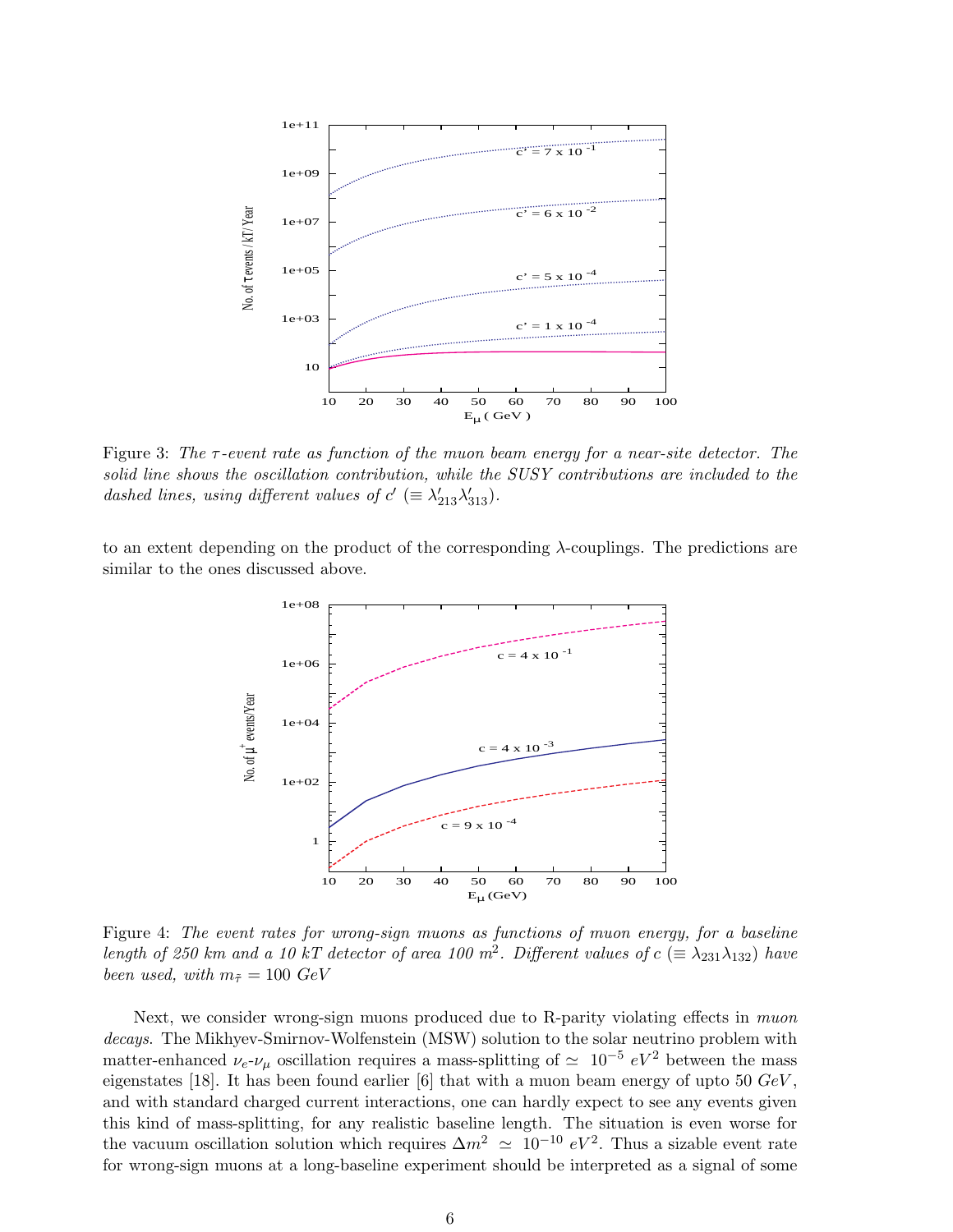

Figure 5: The event rates for wrong-sign muons as functions of muon energy, for a baseline length of 732 km and a 10 kT detector of area 100 m<sup>2</sup>. Different values of  $c \ (\equiv \lambda_{231} \lambda_{132})$  have been used, with  $m_{\tilde{\tau}} = 100 \text{ GeV}$ 

new effect, unless  $\nu_e$ - $\nu_\mu$  oscillation is not the solution to the solar neutrino puzzle. In the latter situation, however, the predicted wrong-sign muon rates allow one to probe the solution space to, for example, the LSND results [19]. In such a case, it becomes even more important to understand the potential contributions coming from new physics effects such as R-parity violating SUSY. In the discussion below, we have tried to demonstrate our main point by confining ourselves to solar neutrino solution space, and showing the visibility of the events through SUSY interactions.

Equation (3) tells us that the  $\nu_{\mu}$  produced in  $\mu$ -decays cannot give rise to a  $\mu^{+}$  through Rparity-violating interactions unless there is substantial left-right mixing in the (D-type) squark sector. On the other hand, diagrams of the kind shown in figure 1(b) can lead to decays like  $\mu^- \longrightarrow \nu_{\epsilon} e \bar{\nu}_{\mu}$ . This decay is governed, for example, by the product  $\lambda_{231} \lambda_{132}$  when the process is mediated by a stau. The decay amplitude, as obtained from figure 1, is

$$
\mathcal{M}_{SUSY}(\mu \longrightarrow \nu_e \ e \ \bar{\nu_{\mu}}) = \frac{\lambda_{132} \lambda_{231}}{(s_1 - m_{\tilde{\tau}_L})} \left[ \bar{u}_{\nu_e} P_R u_{\mu} \right] \left[ \bar{u}_e P_L u_{\nu_{\mu}} \right] \tag{5}
$$

where  $s_1 = (p_\mu - p_{\nu_e})^2$ 

In figures 4 and 5 we show the event rates for a typical ICANOE-type detector as functions of the muon beam energy, using different values of the above product. Predictions are made for two different baseline lengths, one corresponding to the K2K proposal (figure 4) and the other, to the Fermilab-SOUDAN or CERN-Gran Sasso long baseline experiment. Again, the value 0.004 corresponds to the product of the stand-alone bounds. In addition, two other values, one close to the perturbative limit and the other one considerably smaller, have been used. It may be noted that the only limit on the relevant product c, attempted from the absence of muonium-antimuonium conversion [20], is about  $6.3 \times 10^{-3}$ . Two of the three values of c taken here are consistent with these limits. Substantial event rates are produced even with such values. In addition, a general limit on the parameter,  $g_{RR}^{s}$ <sup>1</sup> denoting the scalar coupling

<sup>&</sup>lt;sup>1</sup>The most general scalar interaction leading to the decay of a muon to a right-handed electron can be written as:  $\mathcal{L} = \frac{4}{3}$  $\frac{G_F}{\sqrt{2}} \left[ g_{RR}^S \langle \bar{e}_R | \Gamma^S | (\nu_e)_L \rangle \langle (\bar{\nu}_\mu)_L | \Gamma^S | \mu_R \rangle \right]$ . The current experimental limit on  $g_{RR}^S$  constrains it to be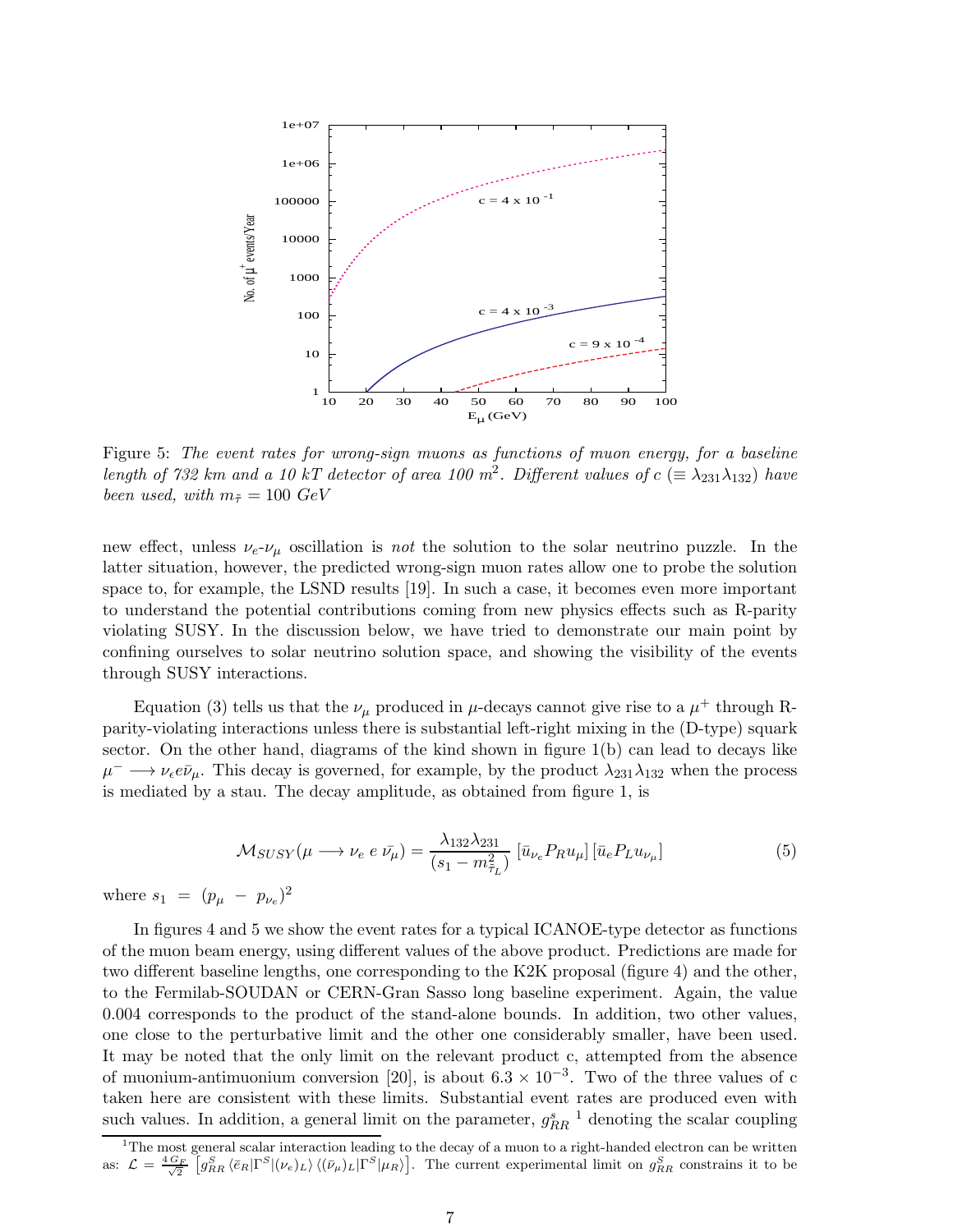of a muon leading to its decay into a right-handed electron exists in the literature. Such a limit translates to  $c < 0.022$ , with which a large part of the parameter space covered in the figures is consistent.

Even with conservative choices of the interaction strengths, a clear prediction of ten to several hundred events can be observed for  $E_{\mu} \simeq 50 \text{ GeV}$ , in the R-parity violating case, while no events are expected so long as the masses and mixing in the  $\nu_{\mu} - \nu_{\epsilon}$  sector offer a solution to the solar deficit. Clearly, a shorter baseline such as the one shown in figure 4 is of greater advantage. Furthermore, a near-site detector should be able to detect a huge abundance of events, although backgrounds caused by muons produced upstream of the detector pose additional problems there. Taking everything into account, we conclude that that a far-site detector with modest baseline-length like the one studied in figure 4 is probably the optimal answer to questions on possible contributions to wrong-sign muon signals. This statement, however, ceases to be valid if the mass-squared splitting corresponding to  $\nu_e$ - $\nu_\mu$ oscillation belongs, for example, to the solution space for the LSND results. A confirmation (or otherwise) of the LSND claim is expected to come from the MiniBooNE experiment. In case of a reaffirmation of such kind of  $\nu_e$ - $\nu_\mu$  oscillation, for which substantial wrong-sign muon rates are predicted in long-baseline experiments, one has to worry about possible faking by SUSY processes discussed here. Under such circumstances, one has to combine the observed data with those obtained from a near-site detector to separate the two types of effects.

In conclusion, we have investigated the effects of the R-parity violating trilinear couplings on the suggested signals of neutrino oscillations at a muon storage ring. We find that, while the new couplings have to be on the higher side to show a detectable enhancement in the  $\tau$ -appearance rate with long baselines, even tiny R-violating couplings can lead to very large number of  $\tau$ 's at a near-site detector, much in excess of what is expected via oscillation. Nearsite experiments can thus be recommended for isolating new physics effects that fake signals of neutrino oscillation. On the other hand, a class of R-violating interactions, with strengths well within their current experimental limits, can be responsible for an enhanced rate of wrong sign muons at a long-baseline experiment. Since the solution space for the solar neutrino puzzle does not permit such event rates, such muons, if observed at a neutrino factory, can therefore be greeted as harbingers of some new physics, of which R-parity violating SUSY is a favoured example.

Acknowledgement: We thank Sukanta Dutta for help at the initial stage of this work. P.M. acknowledges financial support from the Council for Scientific and Industrial Research, India, and the hospitality of Harish-Chandra Research Institute where this work has been done.

## References

- [1] Y. Suzuki, talk given at the XIX International Conference on Neutrino Physics & Astrophysics, see, http://nu2000.sno. laurentian.ca/Y. Suzuki; H. Sobel, talk given at the same conference, see, http://nu2000.sno.laurentian.ca/H.Sobel
- [2] S. Geer, Phys. Rev. D57, 6989 (1998); D. Ayres et al., (electronic archive: physics/9911009); A. Blondel et al., CERN-EP-2000-05.
- [3] C. Quigg, (hep–ph/9803326); C. Albright et al. (hep–ex/0008064); S. Geer, (hep– ph/0008155).

less than 0.066 [21].